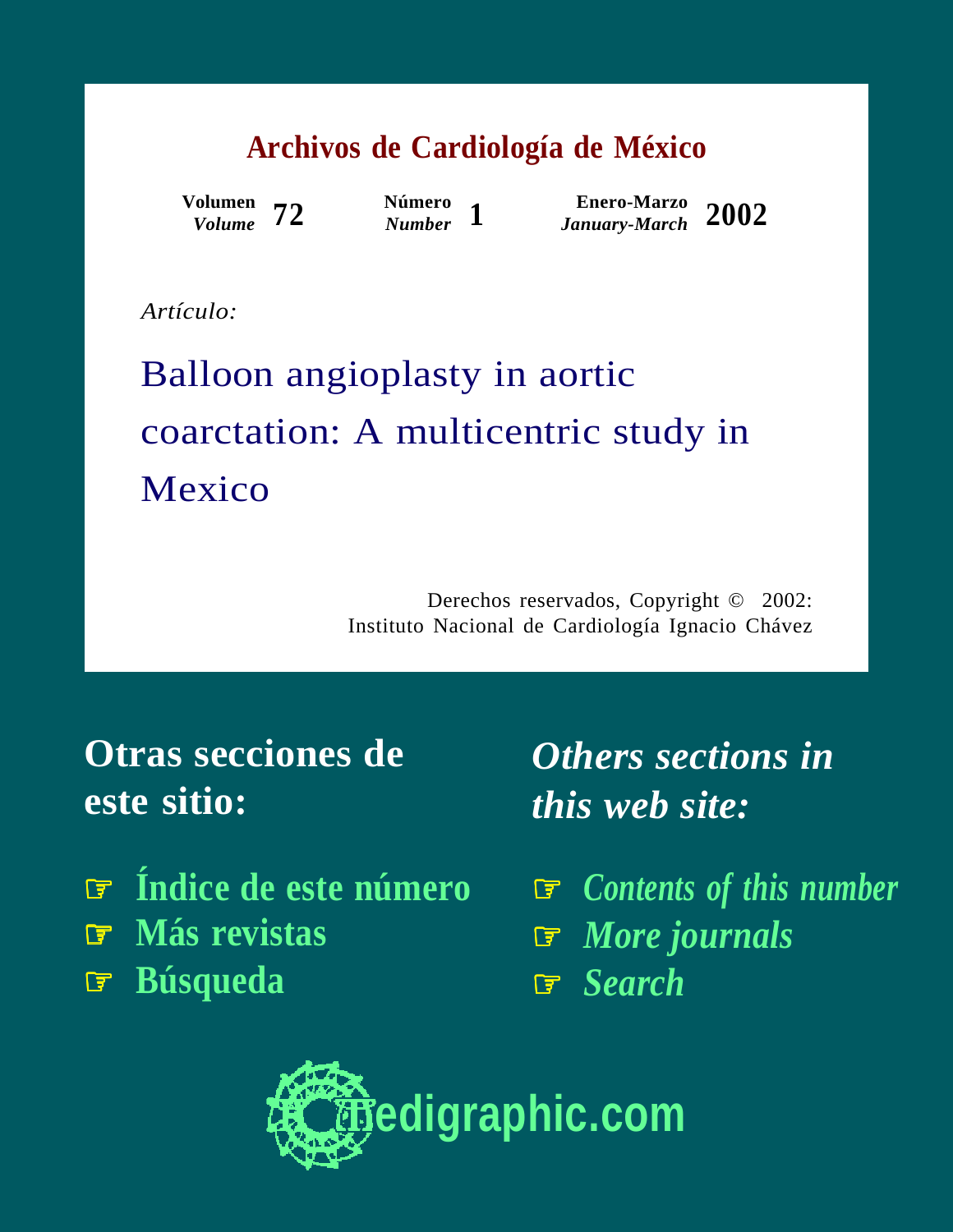20

# *Balloon angioplasty in aortic coarctation: a multicentric study in Mexico*

Jaime Munayer Calderón,\* Carlos Zabal Cerdeira,\*\* Mariano Ledesma Velazco,\*\*\* Tomás Aldana Pérez,\* Homero Ramírez Reyes,\* José Luis Lázaro Castillo,\* Fause Attie,\*\* Carlos Alva Espinoza,\*\*\* Alfonso Buendía Hernández,\*\* David Jiménez Zepeda,\*\*\* Marco Antonio Martínez Ríos,\*\* Santiago Jiménez Arteaga,\*\*\* Raúl San Luis Miranda,\* Juan Calderón Colmenero,\*\* Arturo Martínez Sánchez,\*\*\* Gerardo Maza Juárez,\* Felipe David Gómez,\*\*\* José Ortegón Cárdenas,\*\*\* José Antonio García Montes,\*\* Luis Roberto Quintero,\* Arturo Campos Gómez,\* Agustín Sánchez Soberanes\*\*\*

## **Summary**

**Objectives:** To analyze immediate and long-term results of balloon dilation for aortic coarctation in a three-center experience in Mexico, and to determine factors associated with increased risk.

**Background:** Results demonstrated that the procedure is effective and safe, however its use in some groups is still controversial, specially in neonates and infants. **Methods:** In a ten-year period, 333 patients with aortic coarctation on underwent balloon dilation with an immediate success rate of 93.7% and a major complication incidence of 1.8%. Of the total cohort, 272 patients were followed for a period of  $24.3 \pm 20$  months. Demographic and procedural data were analyzed to determine factors related to a poor outcome or to sustained high blood pressure. **Results:** Cox regression analysis found age (risk ratio  $3.42$  p = 0.000l), isthmic hypoplasia (risk ratio 4.64, p < 0.0001), and post-dilation gradient (risk ratio 2.19,  $p =$ 0.0113) as independent risk factors for a followup event, mainly restenosis. Age at dilation was the only independent factor related to sustained hypertension with a seven-fold increase in the risk. **Conclusions:** Balloon dilation is an effective and safe alternative to treat aortic coarctation. Patients younger than one year of age, with severe isthmic hypoplasia and a post-dilation gradient > 20 mmHg have the highest risk to develop an event in the follow-up period. When the dilation procedure is performed in patients older than 10 years of age,

## Resumen

ANGIOPLASTÍA CON BALÓN EN LA COARTACIÓN AÓRTICA. ESTUDIO MULTICÉNTRICO EN MÉXICO

**Objetivo:** Analizar los resultados inmediatos y a largo plazo de la dilatación con balón en coartación aórtica realizada en tres diferentes centros hospitalarios en la ciudad de México, y determinar los factores asociados que incrementan los riesgos. **Antecedentes:** Los resultados del procedimiento han demostrado ser efectivos y de sencilla realización, sin embargo, algunos grupos se han considerado como controversiales, especialmente en neonatos e infantes. **Métodos:** En un periodo de diez años, 333 pacientes con coartación aórtica fueron sometidos a dilatación con resultados inmediatos exitosos en un 93.7% de los casos y una incidencia de complicaciones mayores de 1.8%. Del total del grupo 272 pacientes tuvieron seguimiento durante 24.3 ± 20 meses. Fueron analizados los datos demográficos y del procedimiento para determinar los factores relacionados con una mala evolución o una hipertensión arterial sistémica sostenida. **Resultados:** El análisis de regresión de Cox encontró que la edad (índice de riesgo  $3.42$ ,  $p = 0.0001$ ), hipoplasia del istmo (índice de riesgo 4.64,  $p < 0.001$ ), y gradiente postdilatación (índice de riesgo 2.19,  $p = 0.0113$ ) son factores de riesgo independientes para un evento subsecuente, principalmente re-estenosis. La edad, al momento de la dilatación fue el único factor independiente para hipertensión sostenida, con un

\* Hospital General Centro Médico Nacional "La Raza", IMSS.

\*\* Instituto Nacional de Cardiología "Ignacio Chávez".

\*\*\* Hospital de Cardiología "Luis Méndez" Centro Médico Nacional, IMSS.

#### Correspondencia:

Recepción: 24 de agosto de 2001 Aceptado: 10 de diciembre de 2001

Jaime Munayer Calderón. Sur 69-B. No. 109, Col. Prado Ermita. México D.F., C.P: 09480, Tels: 55-39-14-21 y 57-24-59-00 Ext. 2404, 2405, Fax 52-56-36-20 y 52-25-58-50.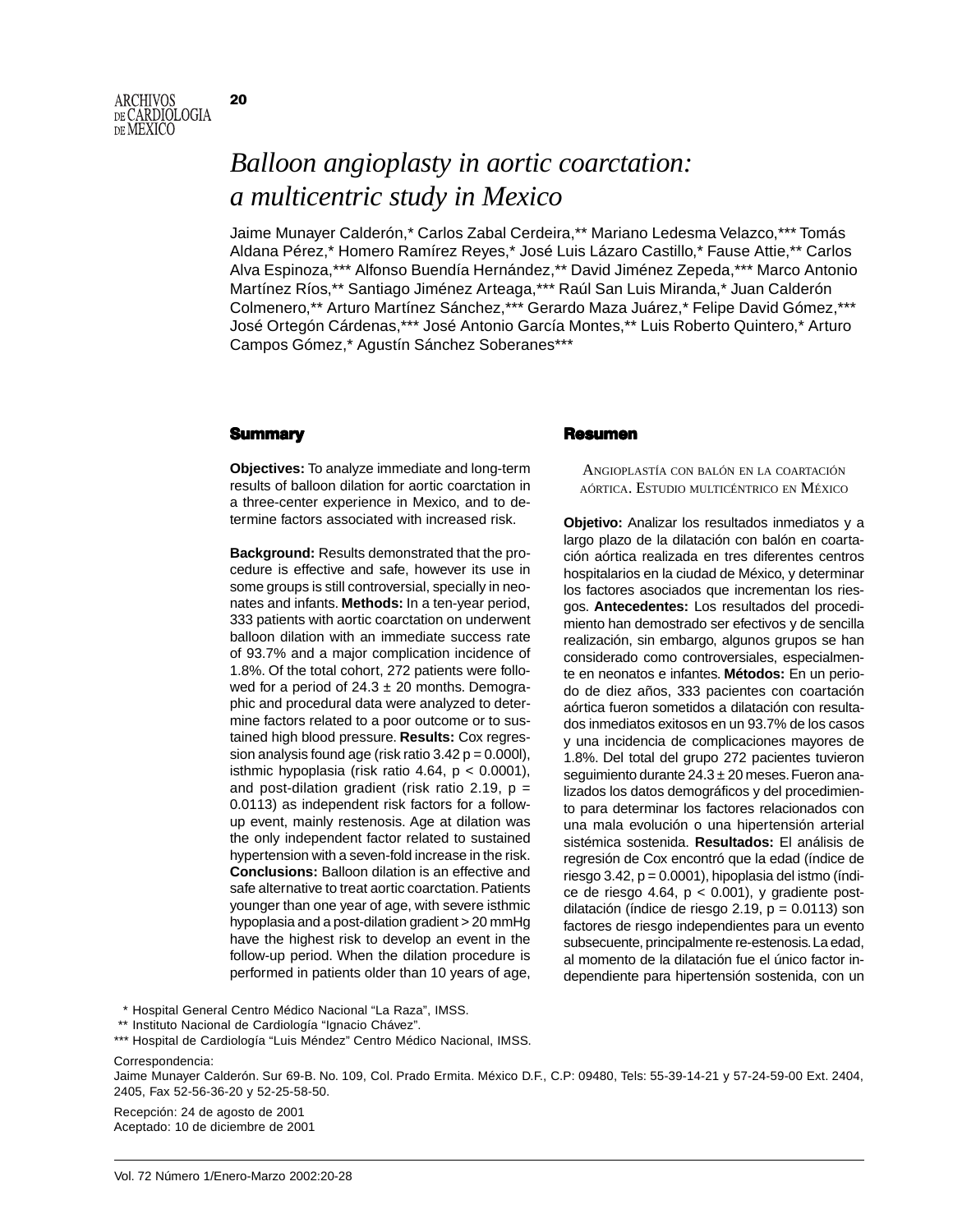and specially those older than 20 years, the probability that they remain or develop high blood pressure is increase.

incremento de siete veces en el riesgo. **Conclusiones:** La dilatación con balón es un tratamiento alternativo, efectivo y seguro para la coartación aórtica. Los pacientes menores de un año de edad con hipoplasia severa del istmo y un gradiente postdilatación tienen un mayor riesgo de desarrollar un evento subsecuente en el seguimiento. Cuando el procedimiento es realizado en pacientes mayores de 10 años de edad y principalmente en mayores de 20 años, la probabilidad de que ellos permanezcan con hipertensión arterial o la desarrollen es mayor.

(Arch Cardiol Mex 2002; 72: 20-28).

**Key words:** Aortic coarctation. Balloon dilation. Isthmic hipoplasia. **Palabras clave:** Coartación aórtica. Angioplastía. Estenosis.

## Introduction

he first balloon angioplasty in a newborn with aortic coarctation was accomplished in 1982, $<sup>1</sup>$  since then, the experience of se-</sup> veral groups in the treatment of native aortic coarctation and of recurrent post-surgical coarctation has been published.<sup>2-10</sup> Through results have demonstrated that the procedure is effective and safe, the interventional treatment of aortic coarctation is still controversial.<sup>11</sup> Recent reports have suggested similar or slightly better results with balloon dilation of native aortic coarctation than with surgical treatment.<sup>12</sup> Some groups favor surgical treatment, but the time for intervention of elective cases is still in discussion, among groups that are in favor of balloon dilation, some recommend dilation after certain age, since it has been observed a higher restenosis rate in the neonatal and infant groups.

Our objective is to show the immediate and longterm results of balloon angioplasty for aortic coarctation in a three-center experience in Mexico, and to determine possible risk factors for a poor outcome.

## Material and methods

## **Study population**

edigraphic data, procedural determinants pressure means demographic data, procedural determinants Balloon dilation of aortic coarctation has been performed in Mexico since 1988, and in a tenyear experience the three centers have performed this procedure in 333 patients. Data were obtained in all cases from their clinical records. Geand hemodynamic variables were obtained in all cases. Of the total cohort, 272 (81.7%) cases had valid follow-up data for analysis *(Table I).*

The degree of aortic hypoplasia was classified in 272 patients, according to the relationship bet-

ween the diameter of the isthmus divided by the diameter of the aorta at the level of the diaphragm or at the level of the emergence of the left carotid artery in three degrees, without hypoplasia, when the ratio was  $\geq 1$ ; mild to moderate, with ratios between 0.67 and 0.99, and severe,  $\leq$  0.66. Success of the procedure was defined as a 50% reduction of the pre-dilation gradient or a residual gradient below 20 mmHg and without major complications.

Complications were divided as major, minor, failure of the procedure and incidents. Major complications were those that caused death, permanent disability or severe hemodynamic dysfunction. Minor complications were those that required treatment, but result without sequel. Failure of the procedure included abandonment by technical problems or an unsuccessful procedure. Incidents were defined as episodes without transcendence that were solved favorably, as balloon rupture, transient cardiac arrhythmias, etc.

## **Dilation procedure**

The balloon angioplasty procedure was performed through puncture of the femoral artery in all cases as previously described.13-18 All patients were heparinized with 100 u/kg. The coarctation was crossed with a flexible guide wire and a multipurpose catheter; in 3-year-old and older children a pigtail catheter (USCI, Schneider or Cordis) was advanced through an exchange J-tip wire (Super Stiff, Meditech, Boston Scientific Corp.) to perform the pressure measurements and aortography. In younger children this was done through a multipurpose or a cut pigtail catheter. Systolic, diastolic and mean pressures were recorded in the left ventricle and in ascending and descending aorta and the gradient across the coarctation was determined. Aortogra-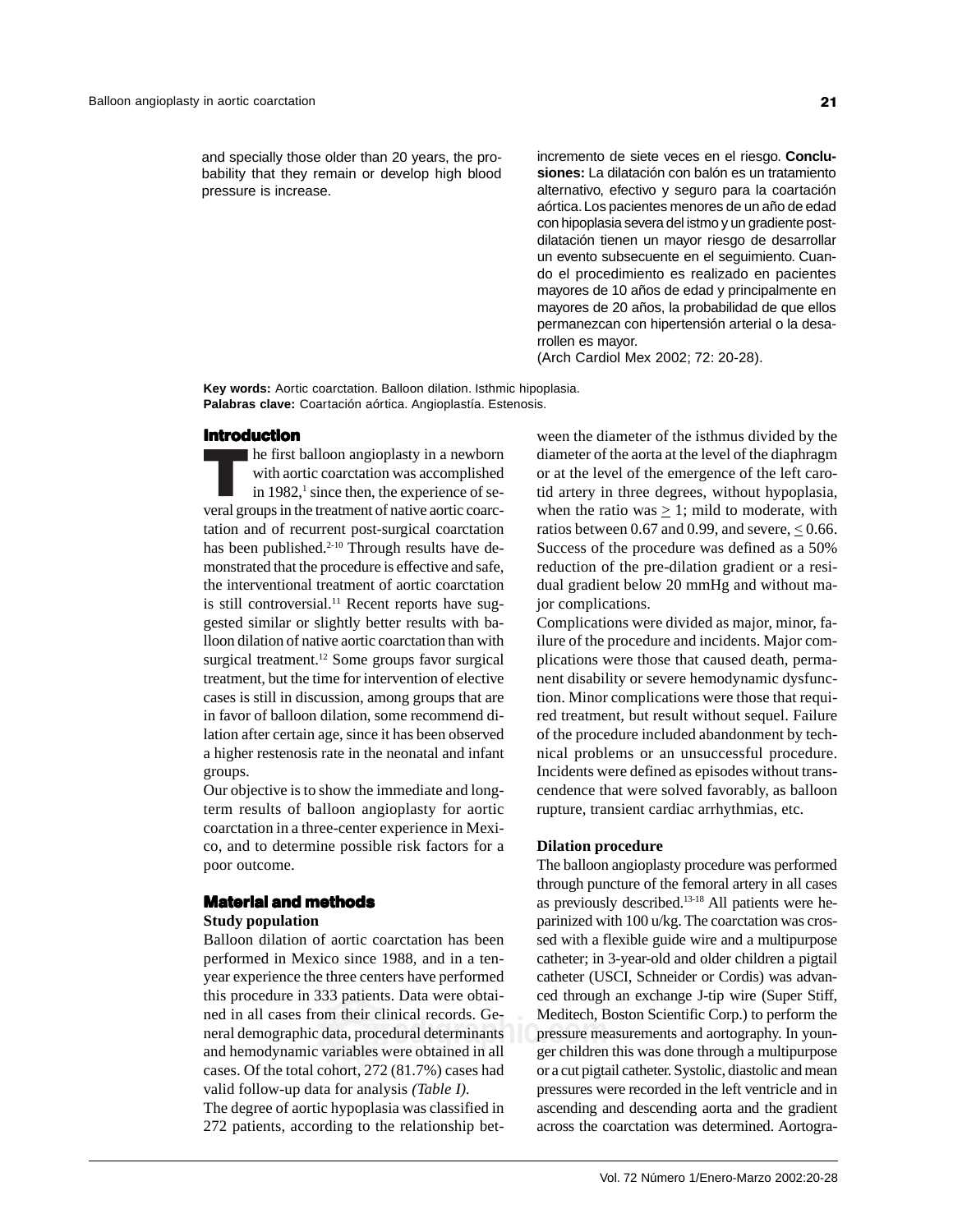| Variable                         | Total group<br>$N = 333$ (range or %) | Follow-up group<br>$N = 272$ (range or %) |       |
|----------------------------------|---------------------------------------|-------------------------------------------|-------|
|                                  |                                       |                                           | p     |
| Age (years)                      | $9.74 \pm 10.1$ (14 days - 62 years)  | $9.7 \pm 9.5$ (14 days - 61 years)        | 0.981 |
| $\leq$ 1                         | 49 (14.7)                             | 42 (15.4)                                 |       |
| $1 - 5$                          | 98 (29.4)                             | 79 (29)                                   |       |
| $6 - 10$                         | 63 (18.9)                             | 44 (16.2)                                 | 0.848 |
| $11 - 20$                        | 87(26.1)                              | 79 (29)                                   |       |
| > 20                             | 36(10.8)                              | 28 (10.3)                                 |       |
| Gender                           |                                       |                                           |       |
| Male                             | 245 (73.6)                            | 200 (73.5)                                | 0.871 |
| Female                           | 88 (26.4)                             | 72 (26.5)                                 | 0.871 |
| Weight (kg)                      | $31.2 \pm 23 (0.4 - 100)$             | $32.5 \pm 22.9$ (0.4 - 100)               | 0.545 |
| Height (meters)                  | $1.2 \pm 0.38$ (0.48 - 1.88)          | $1.2 \pm 0.4$ (0.48 - 1.80)               | 0.770 |
| Systolic BP (mmHg)               | $132 \pm 18.6$ (70 - 285)             | $135 \pm 28.6$ (80 - 285)                 | 0.227 |
| Diastolic BP (mmHg)              | $70 \pm 17.2$ (26 - 124)              | $70.7 \pm 17.3$ (26 - 124)                | 0.637 |
| Antihypertensives                |                                       |                                           |       |
| 0                                | 160 (48)                              | 128 (47.1)                                |       |
| 1                                | 149 (44.7)                            | 122 (44.9)                                | 0.722 |
| $\overline{c}$                   | 19(5.7)                               | 17(6.3)                                   |       |
| 3                                | 5(1.5)                                | 5(1.8)                                    |       |
| Previous surgery                 | 13(3.9)                               | 11 $(4)$                                  | 0.870 |
| Coa anatomy $(N = 273)$          |                                       |                                           |       |
| Diaphragmatic                    | 265 (97.1)                            | 265 (97.4)                                | na    |
| Tubular                          | 8(2.9)                                | 7(2.6)                                    |       |
| Isthmic hypoplasia ( $N = 272$ ) |                                       |                                           |       |
| No                               | 136 (50)                              | 136 (50)                                  |       |
| Mild                             | 107 (39.3)                            | 107 (39.3)                                | na    |
| Severe                           | 29 (10.7)                             | 29 (10.7)                                 |       |

**Table I.** Preprocedural data.

Abbreviations: BP = blood pressure, na = not applicable.

#### **Table II.** Procedural data.

| Variable              | Total group<br>$N = 333$ (range or %) | Follow-up group<br>$N = 272$ (range or %) | р     |
|-----------------------|---------------------------------------|-------------------------------------------|-------|
|                       |                                       |                                           |       |
| Balloon diameter      | $11.1 \pm 3.7 (4 - 20)$               | $10.45 \pm 3.7 (4 - 20)$                  | 0.995 |
| B/Ao ratio            | $1.17 \pm 0.3$ (0.61 - 3.7)           | $1.16 \pm 0.29$ (0.61 - 3.7)              | 0.693 |
| No. dilations         | $3.6 \pm 1.5$ (1 - 16)                | $3.4 \pm 1.6$ (1 - 16)                    | 0.885 |
| Predilation gradient  | $50.8 \pm 20.8$ (10 - 160)            | $53.3 \pm 20.9$ (10 - 160)                | 0.144 |
| Postdilation gradient | $13.8 \pm 12.2$ (0 - 76)              | $14.5 \pm 12.3$ (0 - 76)                  | 0.527 |
| % Gradient reduction  | $71.5 \pm 25.3$ (0 - 100)             | $71.4 \pm 24.9$ (0 - 100)                 | 0.967 |
| <b>Success</b>        | 312 (93.7)                            | 257 (94.5)                                | 0.883 |
| Procedural deaths     | 4(1.2)                                | 4(1.5)                                    | 0.869 |

Abbreviations: B/Ao = balloon to aortic diameter ratio.

phies were performed in the lateral or/and left anterior oblique projections. After the aortograms and when possible, the exchange wire was positioned in the left subclavian artery. We measured the diameter of the aorta at the level of the diaphragm, the left subclavian emergence, and the transverse arch correcting the magnification factor with a known diameter catheter or a pacemaker lead. These measurements indicated the diameter of the balloon required, using the diaphragmatic aorta in most patients as a reference. With the exchange wire in place, progressively greater introducers were used to dilate the femoral artery to achieve the size required for the introduction of the balloon. We used monofoil balloons (Mansfield, Mansfield Scientific Corp., Schneider, Schneider (Europe) AG or Numed) that were advanced until the mid part of the balloon was aligned with the aortic coarctation. The balloon was inflated with increasing pressure until the waist of the balloon disappeared or the nominal burst pressure was reached. Pressure measurements and postdilation angiography were done in all cases.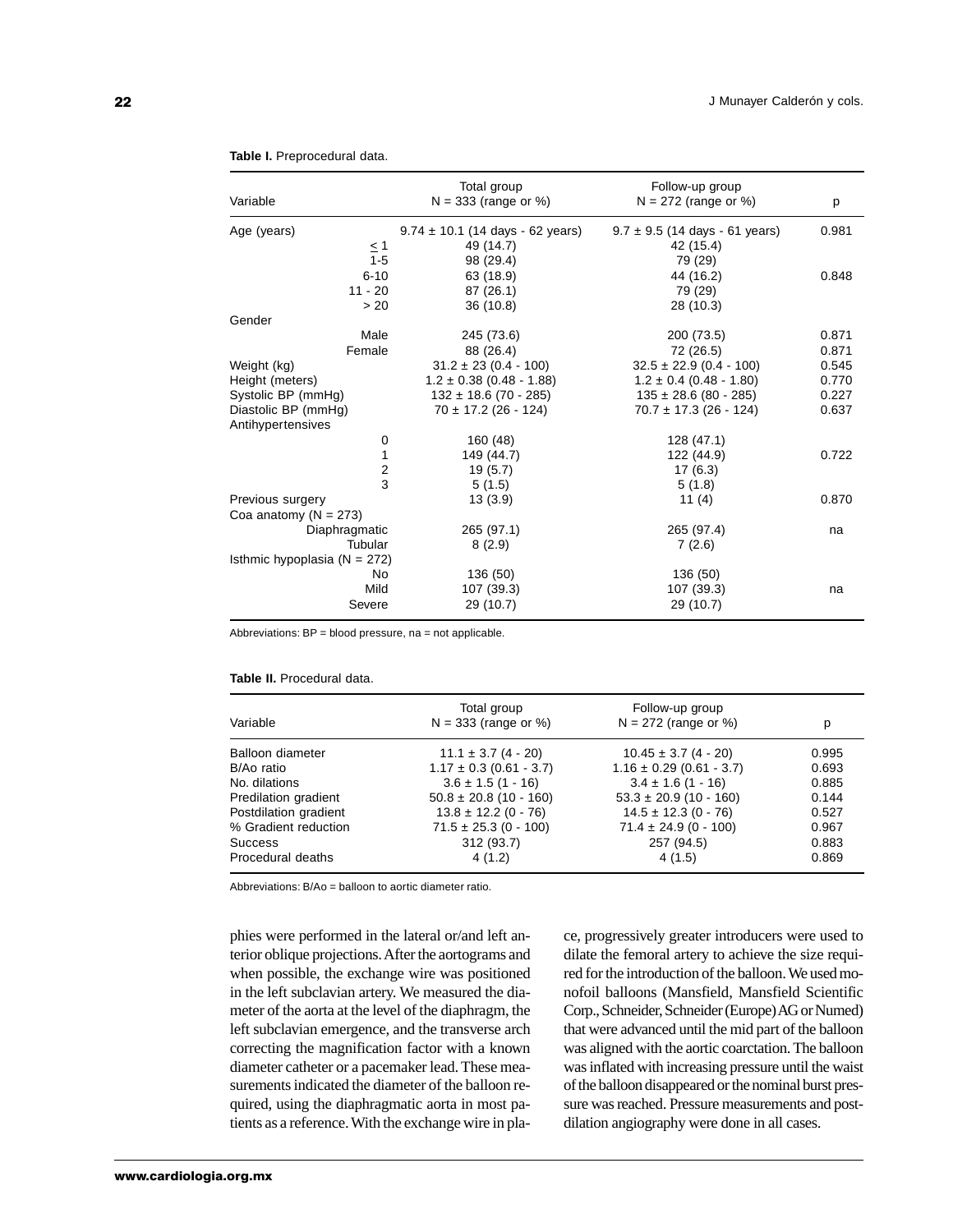|                              |                    |    |           |        |               |            | Cumulative probability of event |        |               |        |                     |                         |          |
|------------------------------|--------------------|----|-----------|--------|---------------|------------|---------------------------------|--------|---------------|--------|---------------------|-------------------------|----------|
| Variable                     | No. of No. of      |    |           |        |               |            |                                 |        |               |        | Relative            |                         |          |
|                              | Patients Events 0* |    |           | $12*$  | $24*$         | $36*$      | 48*                             | $60*$  | $72*$         | $84*$  | Hazard <sup>+</sup> | $(95% \text{ Cl})$      | $p^{**}$ |
| Total                        | 272                |    | 63 0.1328 |        | 0.1906 0.2767 | 0.3298     | 0.4555                          | 0.4555 | 0.5644 0.5644 |        |                     |                         |          |
| Age                          |                    |    |           |        |               |            |                                 |        |               |        |                     |                         |          |
| < 1                          | 42                 | 22 | 0.2821    | 0.3800 | 0.5453        | 0.5453     | 0.8051                          | 0.8051 | 0.8051        |        | 9.27                | $(3.49 - 24.59)$        | 0.0000   |
| $1 - 5$                      | 79                 | 28 | 0.2143    | 0.3078 | 0.4510        | 0.4510     | 0.4949                          | 0.4949 | 0.6072        | 0.6072 | 4.92                | $(1.86 - 13.02)$        | 0.0013   |
| $6 - 10$                     | 44                 | 3  | 0.0513    | 0.0513 | 0.0513        | 0.1699     | 0.3543                          | 0.3543 |               |        | 1.64                | $(1.44 - 6.12)$         | 0.4602   |
| $11 - 20$                    | 79                 | 5  | 0.0144    | 0.0347 | 0.0347        | 0.1795     | 0.1795                          | 0.1795 |               |        | $1.00$ (ref)        |                         |          |
| > 20                         | 28                 | 4  | 0.1277    | 0.1923 | 0.1923        | 0.1923     |                                 |        |               |        |                     | $3.31$ $(0.88 - 12.38)$ | 0.0752   |
| Anatomy                      |                    |    |           |        |               |            |                                 |        |               |        |                     |                         |          |
| Diaphragmatic                | 265                | 60 | 0.1322    | 0.1861 | 0.2765        | 0.3182     | 0.4461                          | 0.4461 | 0.5569        | 0.5569 | $1.00$ (ref)        |                         |          |
| Tubular                      | $\overline{7}$     | 3  | 0.1538    | 0.3231 | 0.3231        | 0.5938     |                                 |        |               |        | 1.75                | $(0.54 - 5.64)$         | 0.3460   |
| Isthmic hypoplasia           |                    |    |           |        |               |            |                                 |        |               |        |                     |                         |          |
| No.                          | 136                | 16 | 0.0593    | 0.0967 | 0.1590        | 0.2237     | 0.2754                          | 0.2754 |               |        | $1.00$ (ref)        |                         |          |
| Mild to                      | 107                | 30 | 0.1458    | 0.2142 | 0.3238        | 0.3802     | 0.4687                          | 0.4687 | 0.5750        | 0.5750 |                     | $2.37$ $(1.21 - 4.60)$  | 0.0113   |
| Moderate                     |                    |    |           |        |               |            |                                 |        |               |        |                     |                         |          |
| Severe                       | 29                 | 17 | 0.4074    |        | 0.5062 0.5720 | $0.5720$ 1 |                                 |        |               |        | 7.58                | $(3.67 - 15.63)$        | 0.0000   |
| B/Ao ratio                   |                    |    |           |        |               |            |                                 |        |               |        |                     |                         |          |
| < 1                          | 53                 | 7  | 0.0404    | 0.0647 | 0.0975        | 0.1477     | 0.2329                          | 0.2329 | 0.7443        |        | $1.00$ (ref)        |                         |          |
| $1 - 1.5$                    | 205                | 48 | 0.1401    | 0.2141 | 0.3301        | 0.3910     | 0.4551                          | 0.4551 | 0.4551        | 0.4551 |                     | $2.45$ $(1.10-5.47)$    | 0.0284   |
| > 1.5                        | 14                 | 8  | 0.3846    | 0.3846 | 0.3846        | 0.3846     | 1                               |        |               |        | 6.32                | $(2.29 - 17.49)$        | 0.0004   |
| Predilation gradient (mmHg)  |                    |    |           |        |               |            |                                 |        |               |        |                     |                         |          |
| ~< 40                        | 59                 | 13 | 0.1111    | 0.1111 | 0.2533        | 0.3108     | 0.4729                          | 0.4729 |               |        | $1.00$ (ref)        |                         |          |
| 40-80                        | 186                | 40 | 0.1033    | 0.1883 | 0.2513        | 0.3081     | 0.4368                          | 0.4368 | 0.5776        | 0.5776 |                     | $1.17$ $(0.59-2.29)$    | 0.6497   |
| > 80                         | 26                 | 9  | 0.3721    | 0.3721 | 0.5116        | 0.5116     | 0.5116                          | 0.5116 | 0.5116        | 0.5116 | 2.51                | $(1.00 - 6.31)$         | 0.0500   |
| Postdilation gradient (mmHg) |                    |    |           |        |               |            |                                 |        |               |        |                     |                         |          |
| < 10                         | 132                | 17 | 0.0690    | 0.1186 | 0.1582        | 0.1582     | 0.2985                          | 0.2985 | 0.2985        |        | $1.00$ (ref)        |                         |          |
| $11 - 20$                    | 73                 | 15 | 0.0615    | 0.0815 | 0.2186        | 0.3079     | 0.4463                          | 0.4463 | 0.6045        | 0.6045 | 1.51                | $(0.74 - 3.06)$         | 0.2553   |
| > 20                         | 66                 | 30 | 0.3220    | 0.4431 | 0.5475        | 0.6481     | 0.7361                          | 0.7361 | 0.7361        | 0.7361 | 4.52                | $(2.40 - 8.50)$         | 0.0000   |

Table III. Categoric all predictors of outcome, according to the univariate analysis.

Abbreviations: CI = confidence intervals, B/Ao = balloon to aortic diameter ratio, ref = reference value.

Time in months.

† The Cox Hazard ratio with the most favorable category as the reference value.

\*\* Significance for the comparison with the most favorable category of subgroup (Log-Rank statistic).

**Table IV.** Forward Cox regression analysis of selected variables: multivariate analysis for proportional Hazard (dependent variable: event).

| Variable               |          | Wald   | df | R      | HR (95% CI)         | p      |
|------------------------|----------|--------|----|--------|---------------------|--------|
| Age                    | 1.228    | 14.958 |    | 0.1541 | $3.42(1.83 - 6.37)$ | 0.0001 |
| Anatomy                | 0.668    | 1.163  |    | 0.0000 | $1.95(0.58-6.57)$   | 0.2808 |
| Isthmic hypoplasia     | 1.534    | 24.686 | 1  | 0.2039 | $4.64(2.53-8.49)$   | 0.0000 |
| B/Ao ratio             | $-0.035$ | 0.0132 | 1  | 0.0000 | $0.96(0.53-1.75)$   | 0.9085 |
| Pre-dilation gradient  | $-0.089$ | 0.1002 |    | 0.0000 | $0.92(0.53-1.58)$   | 0.7516 |
| Post-dilation gradient | 0.784    | 6.416  |    | 0.0900 | $2.19(1.19-4.02)$   | 0.0113 |

Abbreviations See other tables. β. = regression coefficient; Wald = Wald chi<sup>2</sup> test; df = degrees of freedom; R = standardized coefficients; HR = exponential function of β coefficients using natural log 2.74, numerically equivalent to Hazard ratio. Model significance: Overall score (6 df) =  $60.35$ , -2LLR =  $50.55$ ,  $p < 0.0001$ .

### **Follow-up**

**edigeral** and the method of the computation and the computation of the computation of the computation of the computation of the computation of the computation of the computation of the computation of the computation of th Follow-up was undertaken at each institution at evaluation, echocardiography, and when indicated, with magnetic resonance imaging, CT scan or repeated catheterization. Of the total group of 333 patients, 272 (81.7%) had complete followup evaluation for analysis.

#### **Statistical analysis**

Analysis was made with a computer software package (SPSS 8.0 for Windows). Continuous variables are expressed as mean  $\pm$  1 SD. Comparison between two groups was conducted using the Student's t test for normally distributed continuous variables or Mann-Whitney U-test for those without normal distribution. For comparisons among three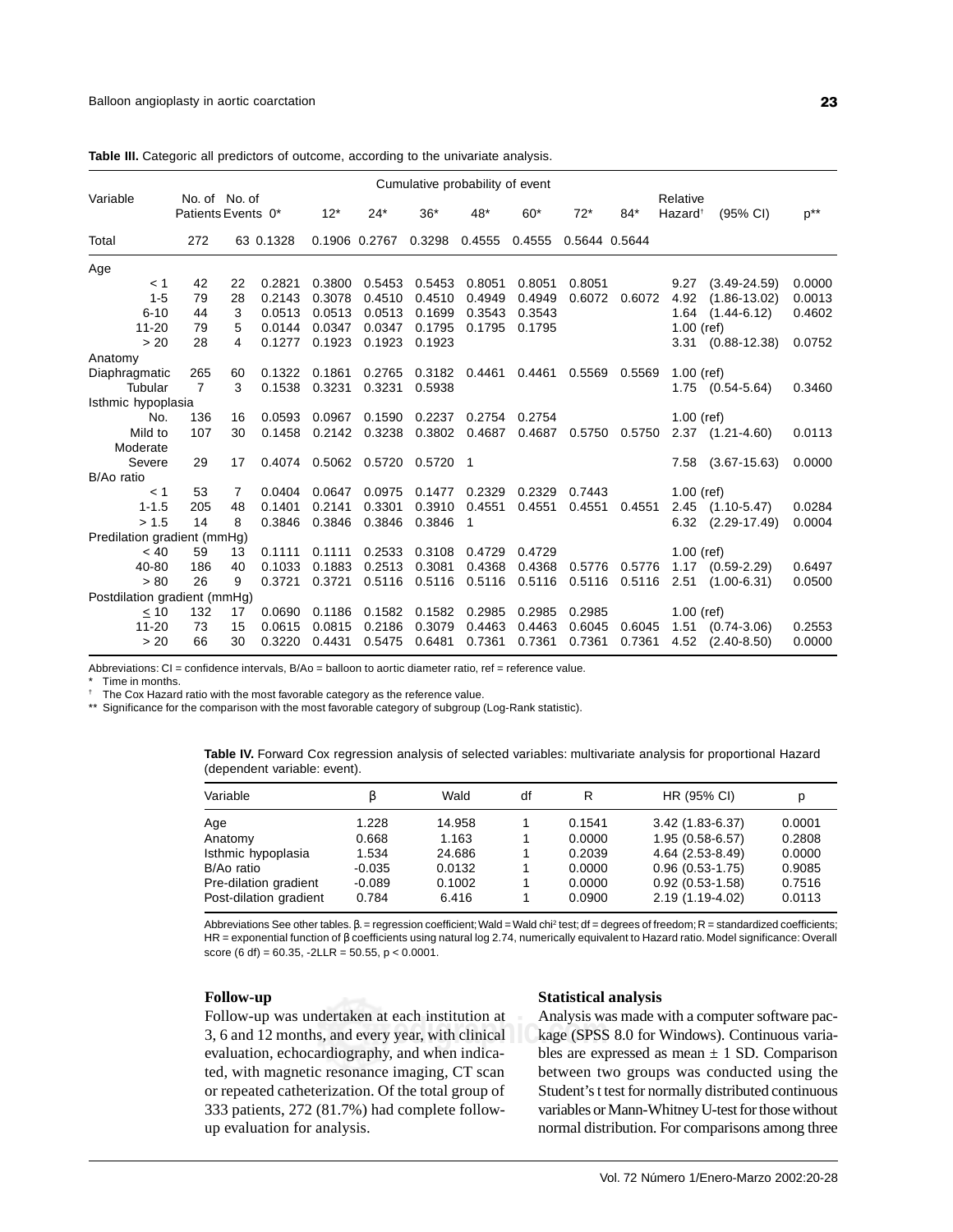| Variable               | ß        | Wald   | df | R      | HR (95% CI)         | р      |
|------------------------|----------|--------|----|--------|---------------------|--------|
| Age                    |          | 26.686 | 4  | 0.1912 |                     | 0.0000 |
| $\leq$ 1               |          |        |    |        | $1.00$ (ref)        |        |
| $1 - 5$                | 0.2010   | 0.0939 |    | 0.0000 | $1.22(0.34-4.42)$   | 0.7593 |
| $5 - 10$               | $-0.288$ | 0.1419 |    | 0.0000 | $0.75(0.17-3.36)$   | 0.7064 |
| $11 - 20$              | 0.8264   | 1.7597 |    | 0.0000 | $2.29(0.67 - 7.75)$ | 0.1847 |
| > 20                   | 1.9296   | 9.1910 |    | 0.1186 | 6.89 (1.98-23.97)   | 0.0024 |
| Post-dilation gradient | 0.4438   | 2.4903 |    | 0.0310 | $1.56(0.89-2.70)$   | 0.1146 |
| Isthmic hypoplasia     | $-0.133$ | 0.1863 |    | 0.0000 | $0.87(0.48-1.60)$   | 0.6660 |

**Table V.** Forward Cox regression analysis of selected variables. Multivariate analysis for proportional Hazard (dependent variable: hypertension).

Abbreviations: See other tables

Model significance: overall score (6 df) = 35.70, -2 LLR = 27.11, p = 0.0001



**Fig. 1.** Cumulative survival without event according to age group.

or more groups an ANOVA test or its equivalent nonparametric test was used. Chi square or Fisher's exact test was used for categorical variables. The association of individual variables with the clinical outcome was initially obtained by bivariate analysis. Variables were evaluated by Cox's hazard regression to identify predictors of follow-up event which included death, restenosis, aneurysm, need for redilation or surgery, or an echocardiographic gradient higher than 20 mmHg, to examine the adjusted independent effect of the relative hazards associated with factors measurable at presentation or in the immediate result, controlling for possible cofounders. Those variables were age, gender, previous surgery, associated defects, type of coarctation, degree of isthmic hypoplasia and complications. Variables that were significant as continuous variables were selected for categorical analysis, and

cutoff points were determined to define subgroups for maximum comparison with log-rank statistic. For each categorical variable, Cox proportional hazard ratios were calculated, with the most favorable characteristic as the reference category. For multivariable analysis, all variables were explored in a forced model, and then the independent factors associated with reduced time to event were explored in stepwise forward Cox proportional hazard modeling. The validity of the proportionality assumption was verified graphically. Checks for possible interactions were explored.

We analyzed persistent high blood pressure as a separate event, using the same statistical approach, to determine factors related to this event.

Statistical significance was inferred at a p value  $< 0.05$ 

## **Results**

Male gender prevailed with a 73.6% of cases (245 patients) compared to female with 26.4% (88 patients). The mean age was  $9.7 \pm 10.1$  years, mean weight was  $31.2 \pm 23$  kg, and height was  $1.2 \pm$ 0.38 m.

Age distribution was as follows: younger than 1 year of age 49 patients (14.7%), from 1 to 5 years 98 patients (29.4%), from 6 to 10 years 63 patients (18.9%), 11 to 20 years old 87 patients (26.1%), and older than 20 years 36 patients (10.8%) *(Table I).*

The pre-dilation systolic pressure was  $132 \pm 18.6$ mmHg, the diastolic pressure was  $70 \pm 17.2$ mmHg, and the mean pressure  $95 \pm 19.8$  (range, 43-170 mmHg).

Twenty-eight patients (8.4%) presented with heart failure, in NYHA functional class III-IV. Coarctation was diaphragmatic in 265 (97.1%) cases and tubular in 8 (2.9%). We found 136 patients (50%) without isthmic hypoplasia, 107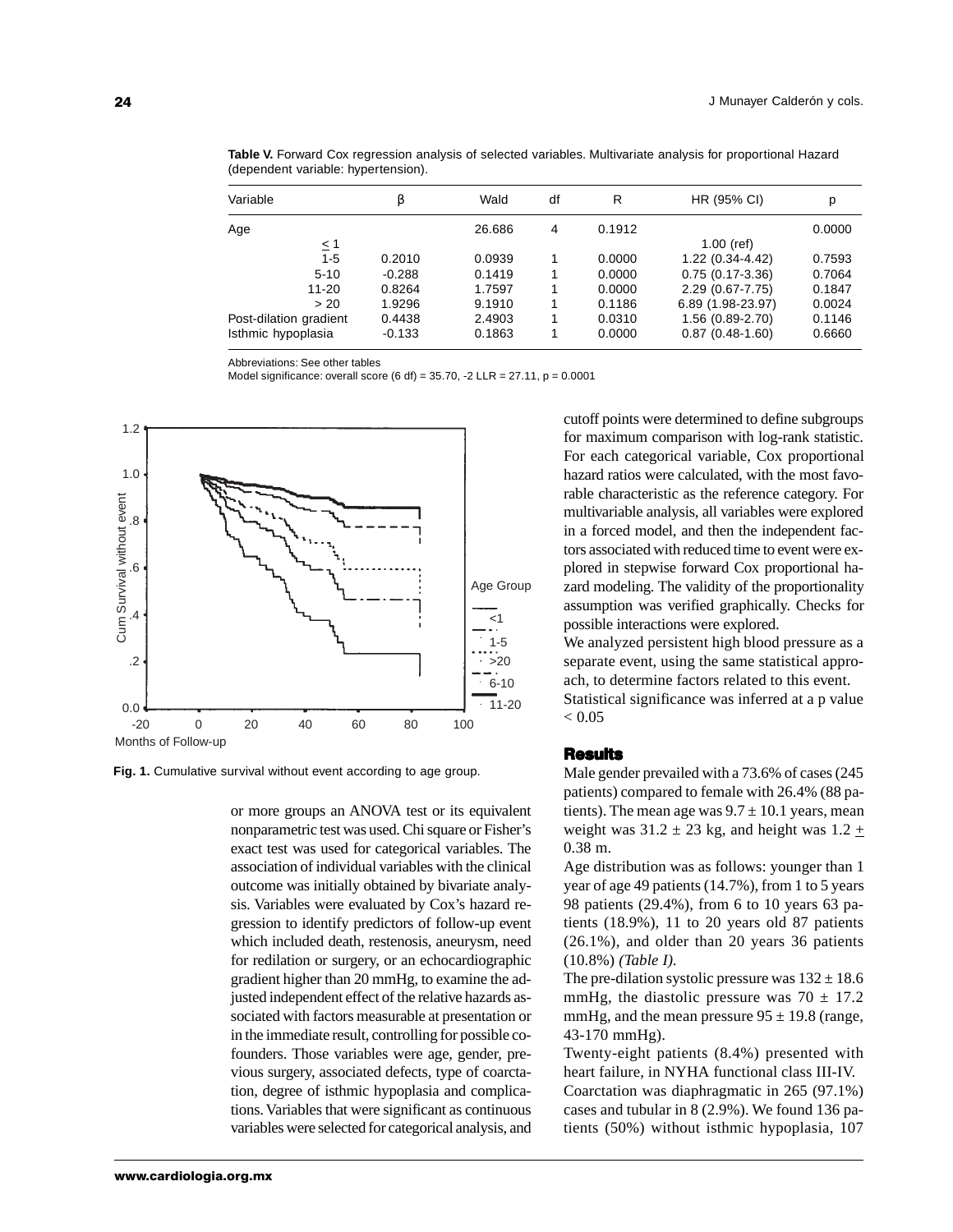

**Fig. 2.** Cumulative survival without event according to isthmic hipoplasia.



**Fig. 3.** Cumulative survival without event according to the residual gradient.

(39.3%) with mild-moderate hypoplasia, and 29 (10.7%) with severe hypoplasia.

bicuspid aortic valve in 21 patients (6.3%), ven-<br>bicuspid aortic valve in 21 patients (6.3%), ven-<br>the failure g Associated cardiac anomalies were found in 129 patients (38.7%). The most frequent defects were tricular septal defect in 20 (6%), valvular aortic stenosis in 20 (6%), patent ductus arteriosus in 15 (4.5%), congenital mitral regurgitation in 10 (3%), and subvalvular aortic stenosis in 8 (2.4%). The remaining 25 patients (7.5%) had miscella-

neous defects, some of them complex. No significant differences were found between of total group and the follow-up group.

Procedural data *Table II* summarizes procedural data. The mean balloon diameter used to dilate the coarctation was  $11.1 \pm 3.7$  mm and the balloon to aortic diameter ratio (B/A0) was  $1.17 \pm$ 0.3. Dilation was completed with a mean of 3.6  $\pm$  1.5 balloon inflations. The systolic gradient decreased from  $50.8 \pm 20.8$  mmHg to  $13.8 \pm 12.2$ mmHg after dilation ( $p < 0.001$ ), obtaining a 71.5  $\pm$  25.3% reduction.

Of the 333 patients, 89 (26.7%) presented complications, 6 (1.8%) were major complications, 73 (21.92%) minor, 21 (6.3%) procedural failures and 5 (1.5%) incidents. Major complications included one cerebrovascular accident, two vascular perforations and three had severe heart failure. Of these six patients with major complications, four died (procedure mortality rate 1.2%). Differences between the groups of patients that died during the procedure and survived showed that age was the major determinant for death  $(1.56 \pm 1.72 \text{ vs } 9.97 \pm 10.12 \text{ years}, p < 0.001).$ Minor complications included vascular thrombosis of the entry site in 19 patients (5.7%), aortic aneurysm in 15 (4.5%), of which only one required immediate surgical treatment, the rest are small

aneurysms that have not increased in size with time: cerebrovascular accident with complete neurological recovery in 4 (1.2%), reopening of the ductus arteriosus in 4 (1.2%), severe systemic hypertension (that required intravenous treatment) in 3 (0.9%), and 28 (8.4%) required blood transfusion. Incidents included 5 cases where the balloon ruptured without consequences.

Failure of the procedure due to technical impossibility presented in 5 cases (1.5%), and in the remaining 16 patients (4.8%) the result was considered unsuccessful. The overall success rate was 93.7% (312 patients). No significant differences in the procedural data were found between the total and the follow-up groups.

Comparative analysis between groups of procedural success and failure showed significant differences in the post-dilation systolic gradient  $(12.7 \pm 10.5 \text{ in the success group } vs \, 32.9 \pm 21.2 \text{ in}$ the failure group,  $p = 0.001$ ), and in the complications rate (24.7% [77/312] *vs* 57.1% [12/21], p = 0.002). Age group ( $\chi^2$  6.82, 4df; p = 0.146), gender ( $\chi^2$  0.08, 1df; p = 0.779), previous surgery ( $\chi^2$ 0.44, 1df;  $p = 0.834$ ), associated lesions ( $\chi^2$  2.76, 1df;  $p = 0.599$ ), anatomy of the coarctation ( $\chi^2$ )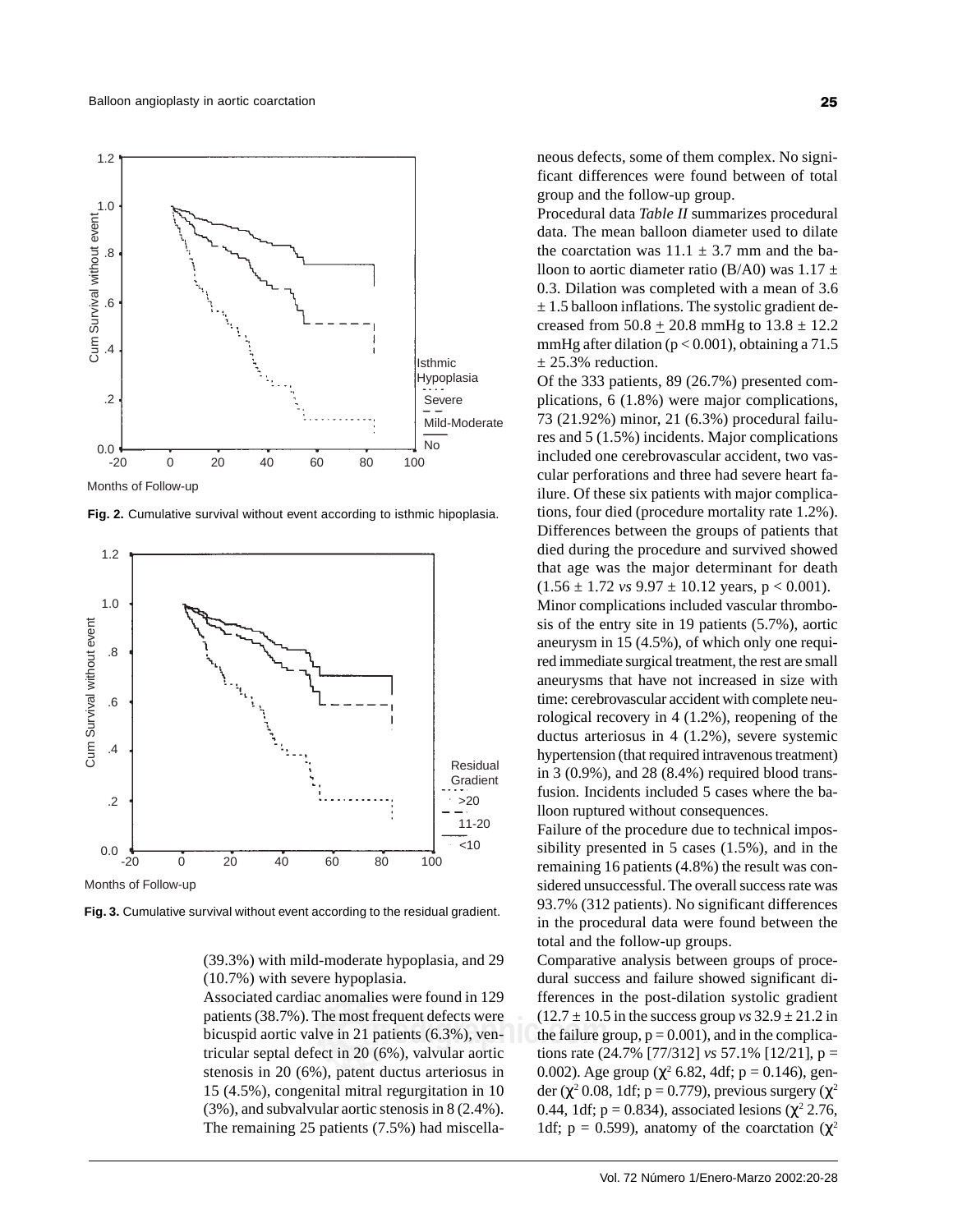

**Fig. 4.** Cumulative survival without hypertension according to age group.

3.10, 1df;  $p = 0.078$ ), and isthmic hypoplasia ( $\chi^2$ ) 4.08, 2df;  $p = 0.130$ ) were not factors that influenced the immediate success of the procedure.

During follow-up for a mean time of  $24.3 \pm 20$ months (range, 0-96) in 272 patients the gradient across the dilated segment determined by Doppler echocardiography (maximum gradient) was  $22.15 \pm 13.5$  mmHg (range, 0-76).

At least one event at follow-up occurred in 63 (23.2%) patients, being restenosis the most frequent in 41 (15.1%) cases. Redilation was performed in 20 (7.4%) cases and 5 cases (1.8%) died during follow-up, three during cardiac surgery for an associated complex defect, one during surgery for restenosis after 25 months of the dilation procedure, and the other due to a CNS viral infection, 6 months after treatment. Only one case (0.4%) developed an aortic aneurysm after 6 months of follow-up submitted to surgical treatment with good result. As previously discussed, 14 patients with procedural small aneurysms have not increased in size and have not required surgery. Sustained high blood pressure was identified in

85 (32.6%) cases.

#### **Late outcome**

The mean survival time without an event was 64.03 months (SE 3.53, 95% confidence interval [CI] 57.13-70.96). Of the 272 patients with valid follow-up data, 63 had an event at 84 months of follow-up with an estimated cumulative overall

survival without event of 81% at 1 year, 72% at 2 years, 67% at 3 years, 54% at 5 years and 43% at 7 years of follow-up *(Table III).* However, important differences were found according to the age group, presence of isthmic hypoplasia, B/Ao, and post-dilation gradient. The mean survival time without event was 37.04 (95% CI, 27.2-46.8 months) in patients  $\leq 1$  year of age; 57.7 (95%) CI, 46.6-68.9) in patients between 1 and 5 years of age; 55.7 (95% CI, 46.9-64.6) for patients between 6 and 10 years old; 57.7 (95% CI, 53.7- 61.8) in the group between 11 and 20 years-old; and 39.1 (95% CI, 32.9-45.2) in cases older than 20 years. Cases with no isthmic hypoplasia showed a mean survival time without event of 58.9 months (95% CI, 54-63.8); 62.1 (95% CI 52.3-71.8) in cases with mild-moderate hypoplasia; and 28.3 (95% CI, 19.8-36.9) in patients with severe hypoplasia. When the B/Ao was  $\leq 1$ (related in some way to no isthmic hypoplasia) the mean survival time was 72.4 months (95% CI, 63.9-80.9), when it was between 1 and 1.5, the mean survival time was 63.8 (95% CI, 55.9- 71.7); and 34.9 (95% CI, 22.3-47.5) when the ratio was  $> 1.5$ .

A post-dilation gradient  $\leq 10$  mmHg was associated with a mean survival time without event of 65.4 months (95% CI, 59.5-71.4); when it was between 11 and 20 mmHg, the survival time was 66.6 (95% CI, 54.9-78.3); and 41.1 (95% CI, 28.6-56.5) with a residual gradient  $>$  20 mmHg.

## **Long-term predictors of event**

The probability of an event was importantly influenced by several factors. The univariate relative hazard for categorical predictors based on the Cox hazard ratio, using the most favorable category as the reference value *(Table III),* detected that the following variables were important risk factors for long-term outcome: an age at dilation of 5 years or younger, presence of some degree of isthmic hypoplasia, a B/Ao higher than 1, and a residual gradient > 20 mmHg. Notably, this univariate analysis indicated that patients younger than one year of age were 9 times more likely to have an event than those between 11 and 20 years. Also, the presence of severe isthmic hypoplasia increased 7 times the probability of an event compared to those without it.

When a Cox regression model was performed with all mentioned variables, the significant impact on survival of the B/Ao and the pre-dilation gradient disappeared *(Table IV).*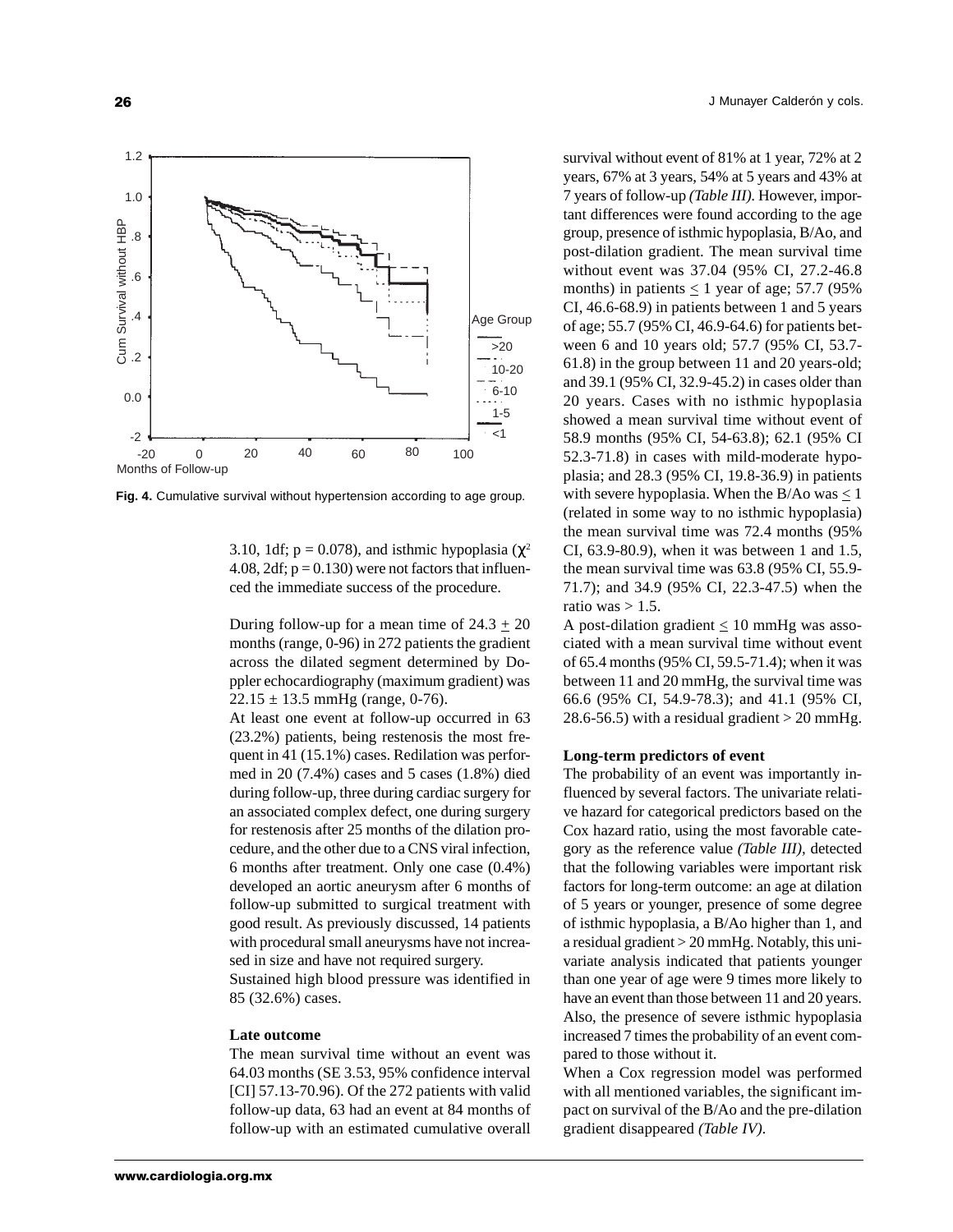## **Long-term high blood pressure**

Of the 272 cases with valid follow-up data, 209 (76.8%) had a successful dilation and no followup event. Systemic blood pressure in this group showed persistent hypertension in 56 (26.8%) patients. Applying the same statistical approach previously discussed, the Cox regression model showed age at dilation as the only significant variable related to follow-up hypertension, with almost a 7 fold increase in the risk when dilation was performed over 20 years of age *(Table V).*

## **Discussion**

Several authors have demonstrated the effectiveness and safety of balloon aortic angioplasty.12-18 However, there are still controversies regarding its use in patients younger than one year of age, the incidence of aortic aneurysms, the rate of restenosis and the ideal age to perform the procedure.

In our experience, there were significant differences between the groups of success and failure regarding the post-dilation systolic pressure gradient and in the complications rate, reflecting an inappropriate immediate result, but this result was not influenced by demographic data or anatomy of the coarctation indicating that the procedure can be performed with success in any type of patient.

Procedural and follow-up mortality was related to an average age of 1.56 years, and present only in the group of patients younger than 5 years of age ( $\chi^2$  7.08, 1df,  $p = 0.008$ ). This group of patients has a higher risk of death because they commonly present in critical conditions, with heart failure or associated lesions that require additional surgical treatment.

Age was also identified as an independent risk factor for an event in the follow-up for the groups younger than 5 years of age *(Fig. 1),* where restenosis was the main concern.

**ediate** is the main event, accounting for 65% and the main event, accounting for 65% Restenosis is the major problem present not only on balloon dilation, but also in surgical correction of aortic coarctation. Previous studies have shown that the groups at a greater risk to develop restenosis are neonates, especially those with isthmic hypoplasia. In our group, we found res-(41/63) of all events that occurred in the followup, and isthmic hypoplasia was an independent predictor of event, increasing the risk 2 times when it was mild to moderate, and 7 times when it was severe *(Fig. 2).*

A post-dilation residual gradient higher than 20 mmHg was also related to a poor outcome, emphasizing the need to optimize the result of the dilation procedure with the use of greater balloon diameters or the placement of a stent. We think that it is ideal to decrease the gradient below 10 mmHg, since a residual gradient between 11 and 20 mmHg increased the risk of an event 1.5 times, although it did not reach statistical significance *(Fig. 3).*

Despite a good procedural immediate result and no restenosis or increased echocardiographic gradient in the follow-up, a group of patients develop or continue with high blood pressure. We found this event in 26% (56/213) of our group and the Cox regression analysis related it only to age at dilation *(Table V, Fig. 4).* Patients dilated at an age older than 20 years had almost a 7 fold higher risk to continue or develop high blood pressure. Although, patients dilated between 11 and 20 years old had an increased risk of hypertension (HR = 2.29, 95% CI 0.67-7.75), it did not reach statistical significance ( $p = 0.18$ ).

According to this results, we recommend coarctation angioplasty as an elective procedure in asymptomatic patients between 6 and 10 years old, where the rate of complications, failure of the procedure and follow-up events are the lowest. Asymptomatic patients younger than 5 years of age should be carefully followed until they are older. Symptomatic neonates and infants should be treated with angioplasty trying to obtain a residual gradient below 10 mmHg. This group of patients has the highest risk of restenosis, but they can be redilated or surgically treated when they grow up with better results. Patients older than 10 years of age should undergo dilation having in mind the risk to continue with high blood pressure despite a good immediate result. The role of stent placement in these patients remains to be determined.

## **Conclusions**

Balloon dilation is an effective and safe alternative to treat aortic coarctation as it is reflected by a success rate of 93.7% and a major complication incidence of 1.8%, regardless of age and the anatomy of the coarctation. Only death was associated with a younger age at dilation.

Long-term outcome is better when the patient is older than 5 years of age, there is no isthmic hypoplasia and the immediate post-dilation gradient is decreased to 10 mmHg or less.